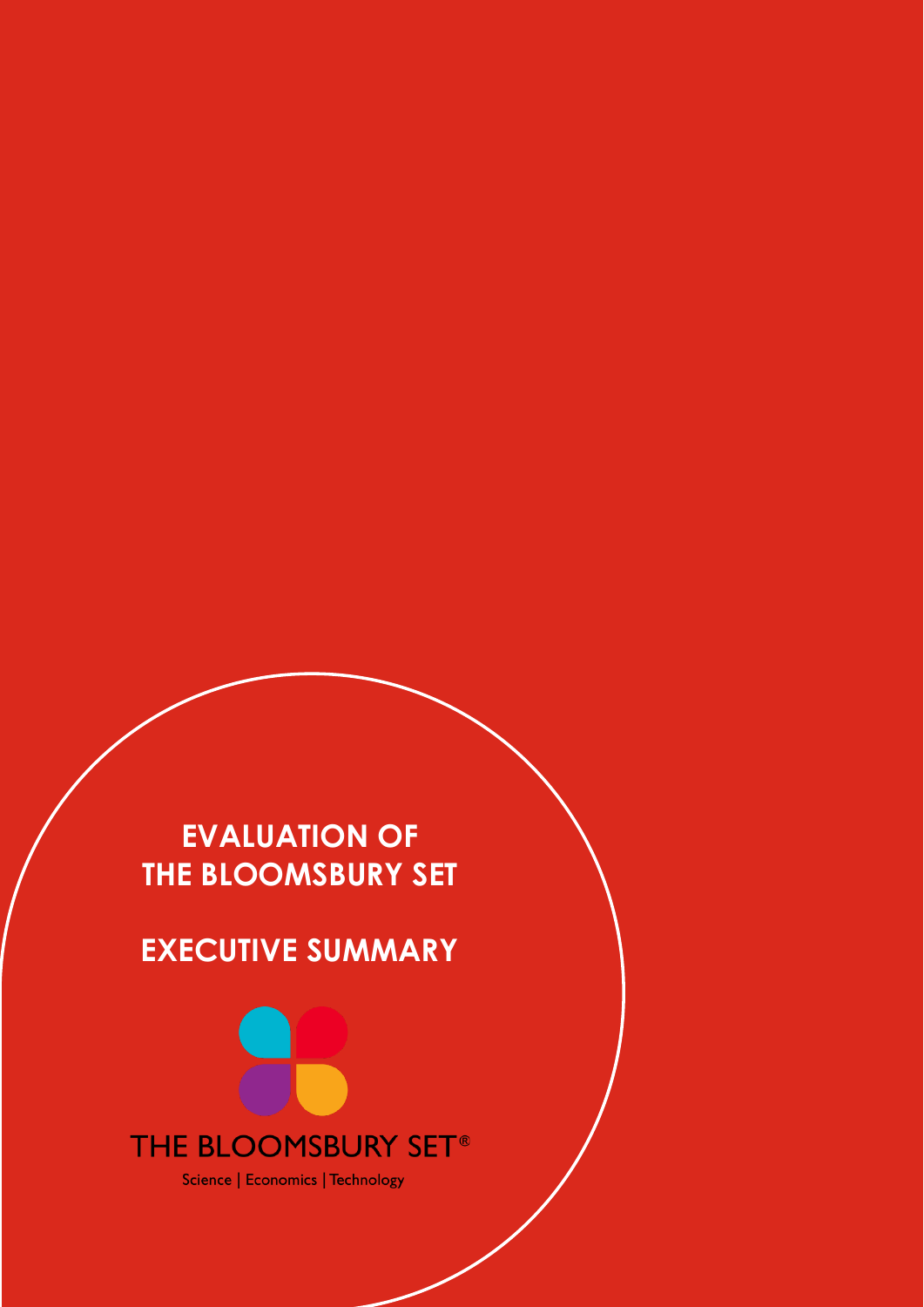**Prepared for The Bloomsbury SET**

**Executive Summary from the Final Report to RVC July 2021**

# SQW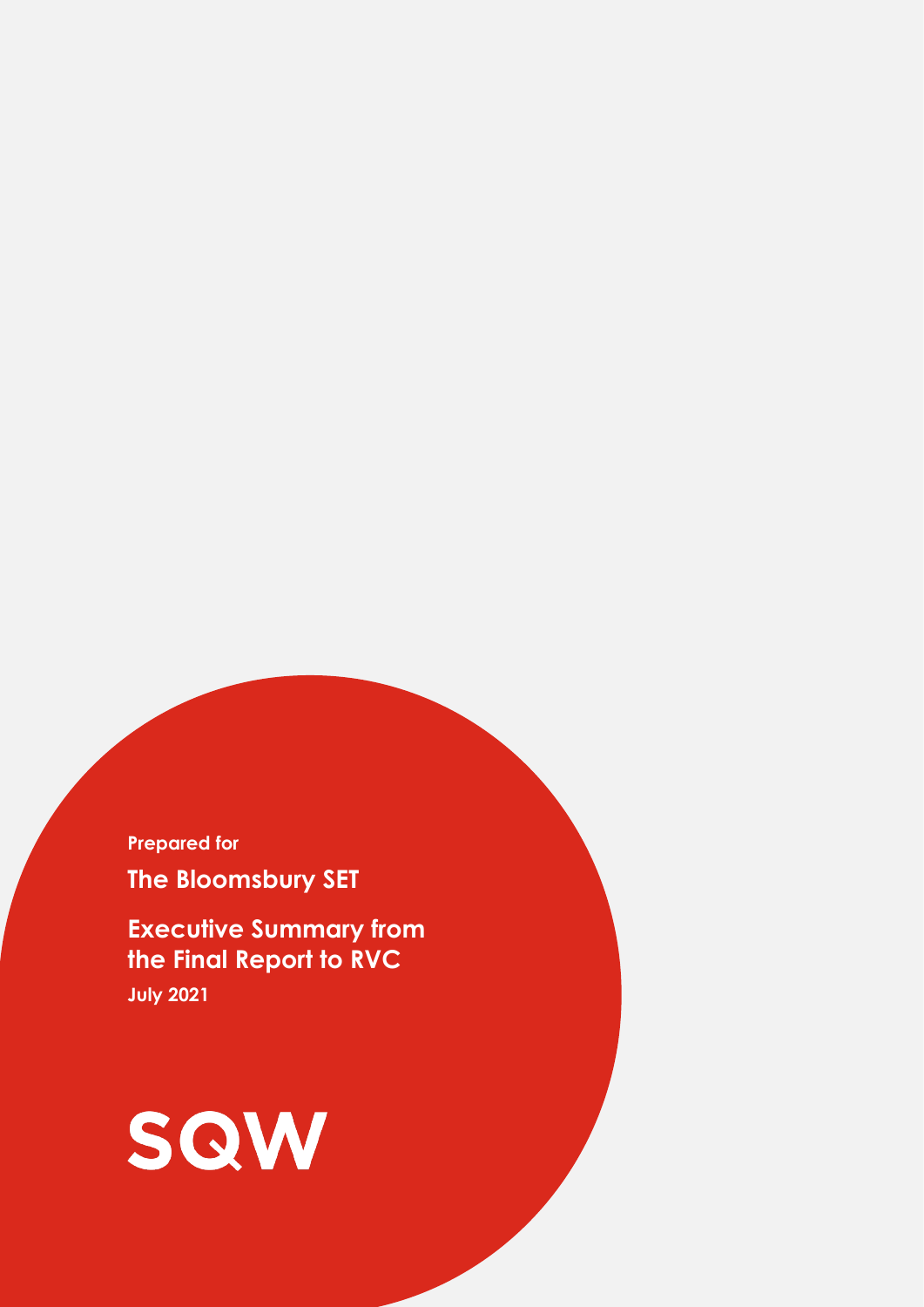#### **Contact:**

**Kit Codling, Kate Davies, Alice Birch Tel: 020 7391 4100**

**email: kcodling@sqw.co.uk** 

#### **Approved by:**

**Christine Doel Director Date: 09/07/2021**

#### **Disclaimer**

This report takes into account the particular instructions and requirements of our client. It is not intended for, and should not be relied upon by, any third party and no responsibility is undertaken to any third party. Whilst SQW has used reasonable care and skill throughout, it is unable to warrant either the accuracy or completeness of information supplied by the client or third parties, and it does not accept responsibility for any legal, commercial or other consequences that arise from its use.

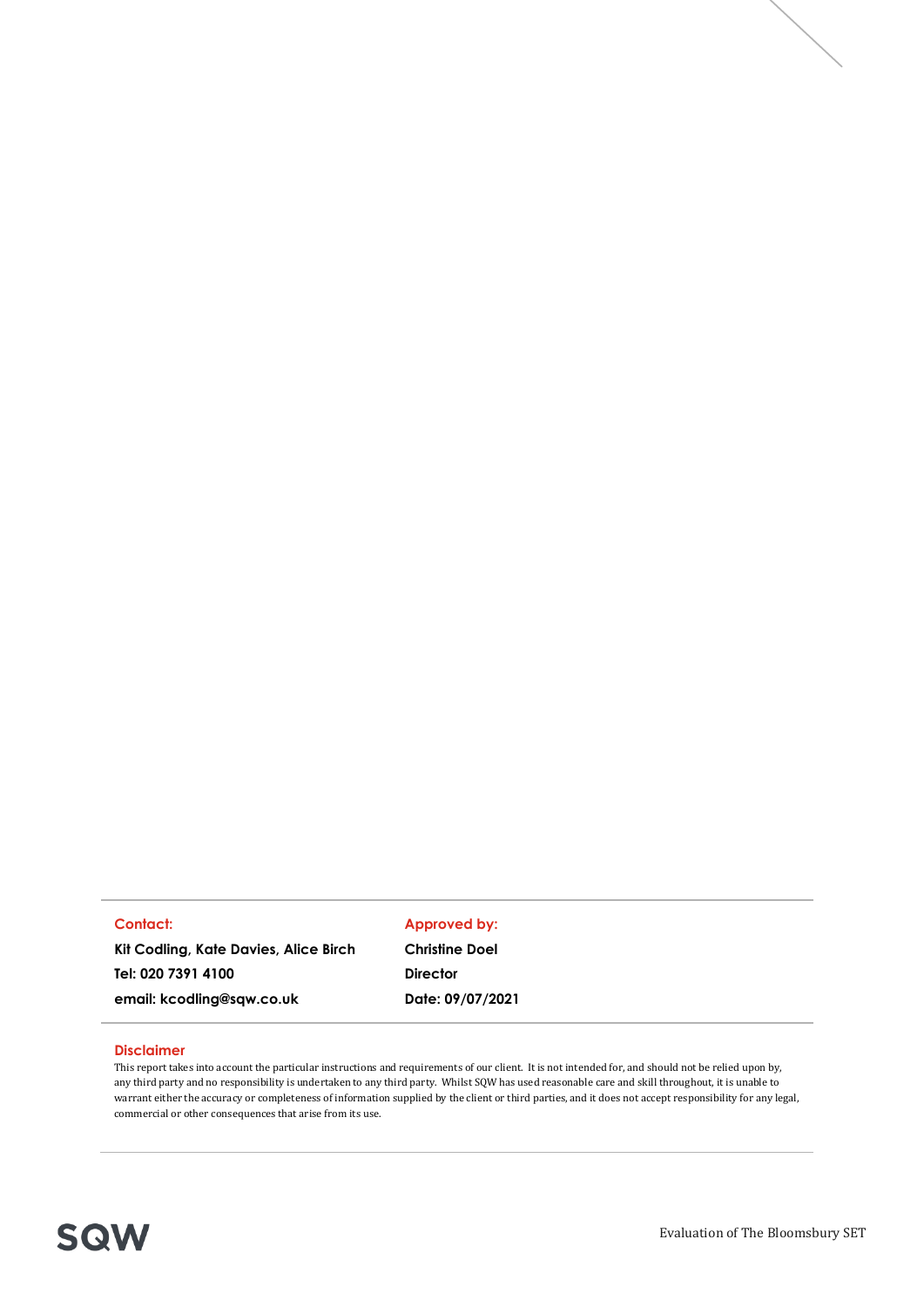## **Background**

- **1.** In 2017, The **Connecting Capability Fund** was launched by the Higher Education Funding Council for England (HEFCE, now known as Research England). **The Bloomsbury SET** (Science, Economics, Technology) is a partnership between the Royal Veterinary College (RVC), London School of Economics (LSE), London School of Hygiene and Tropical Medicine (LSHTM) and, SOAS, University of London. The programme also works closely with the London International Development Centre (LIDC)
- **2.** Following a successful bid, in 2018, The Bloomsbury SET led by RVC was awarded £4.96million through CCF to create a knowledge exchange platform to accelerate the delivery of innovative scientific and technical solutions to help safeguard human and animal health. Over three years, the consortium aimed to deliver a programme of **knowledge exchange activities** that would enable major human health benefits; improvements in animal health, welfare and productivity; and enhancements in biosecurity and food safety. The focus of the programme was on antimicrobial resistance (AMR, the reduced efficacy of antibiotic medicines over time), infectious diseases (particularly neglected tropical diseases) and zoonotic pathogens (which can transfer between humans and animals), predominantly in low- and middle-income countries.

## **The evaluation**

- **3.** In March 2021, [SQW](http://www.sqw.co.uk/) was asked to consider progress in relation to the aims, objectives and expected outcomes stated in the original CCF application. The intention was that the evaluation should:
	- communicate to Research England key findings relating to The Bloomsbury SET programme's outcomes, impacts and processes.
	- identify key successes, challenges, constraints and lessons learned throughout the programme.
- **4.** The evaluation was structured around two phases of work:
	- **Phase 1**: The scoping phase ran from April until mid-May 2021. It included a literature review, scoping consultations, development of a logic model, the identification of key research questions, and the preparation of a detailed design for the second phase of research.
	- **Phase 2**: The fieldwork phase was delivered in May and June 2021. It was based around 25 bilateral consultations with Principal Investigators (PIs), Co-Investigators (CoIs) and wider stakeholders; an e-survey of participating researchers, partner organisations and expert advisors; focus groups of PIs and CoIs and other academic partner institutions; and case studies derived from the bilateral consultations.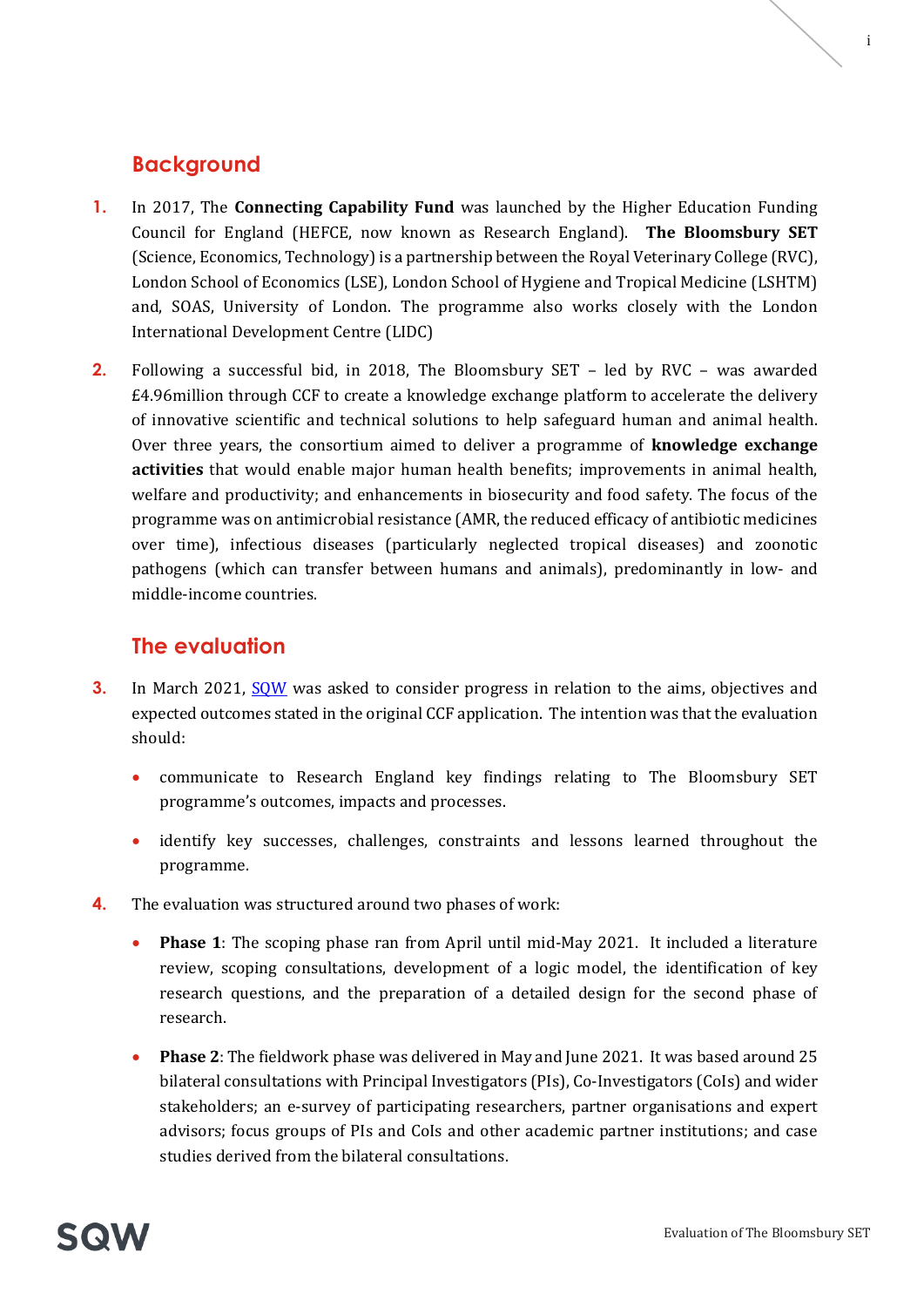# **Key Findings**

#### **Implementation and programme delivery**

- **5.** The **early stages** of the programme were challenging. The funding was awarded in early 2018 but the offer letter from Research England was not received until May 2018. This delay meant that a dedicated programme manager could not be recruited until well after the scheduled start of the programme and there was no opportunity to 'front-end' the establishment of administrative protocols; given the Programme's fixed timescales, this all created significant pressures from the outset. In practice, the administrative burden linked to setting up The Bloomsbury SET rested with a small programme team from the four HEIs, most especially key individuals from RVC; and responsibilities in relation to The Bloomsbury SET were absorbed in addition to existing workloads. In outlining the subsequent achievements, it is important not to lose sight of these early pressures and the efforts that were required both to launch the programme and then to run it during the early stages.
- **6.** The compressed delivery timescale and limited 'set up' period had some downstream implications. In particular, it impacted on funding calls for two-year projects. The time pressure meant that some calls were only open for six weeks. Programme staff reported that this was almost certainly the reason why some calls received fewer applications than expected.
- **7.** It was noted that most calls focused on natural sciences and therefore the majority of applications came from RVC and LSHTM. Two other important observations were made in this context. First, there were variable levels of engagement from the four colleges in promoting the Programme internally. Second, social scientists may not have engaged fully or quickly given the strong focus on AMR and neglected tropical diseases combined with a push for commercialisation of the research outputs.
- **8.** The pandemic presented obstacles during later stages of the programme. A number of projects could not be completed within the three year timescale as they were reliant on international fieldwork or access to laboratories in other countries. The pandemic also limited opportunities for collaboration which often relies on 'being in a room together'. Generally, PIs and CoIs wanted more time to complete their research and felt the timescales (which could not be varied significantly under CCF) added a significant level of pressure.
- **9.** Throughout, The Bloomsbury SET programme team (led by RVC) was guided by a Steering Group, made up of the four colleges and the London International Development Centre; and an Advisory Council (representatives from industry and government). Overall, programme leadership was well received by participating researchers. Communications were clear and research calls and events were well coordinated and managed.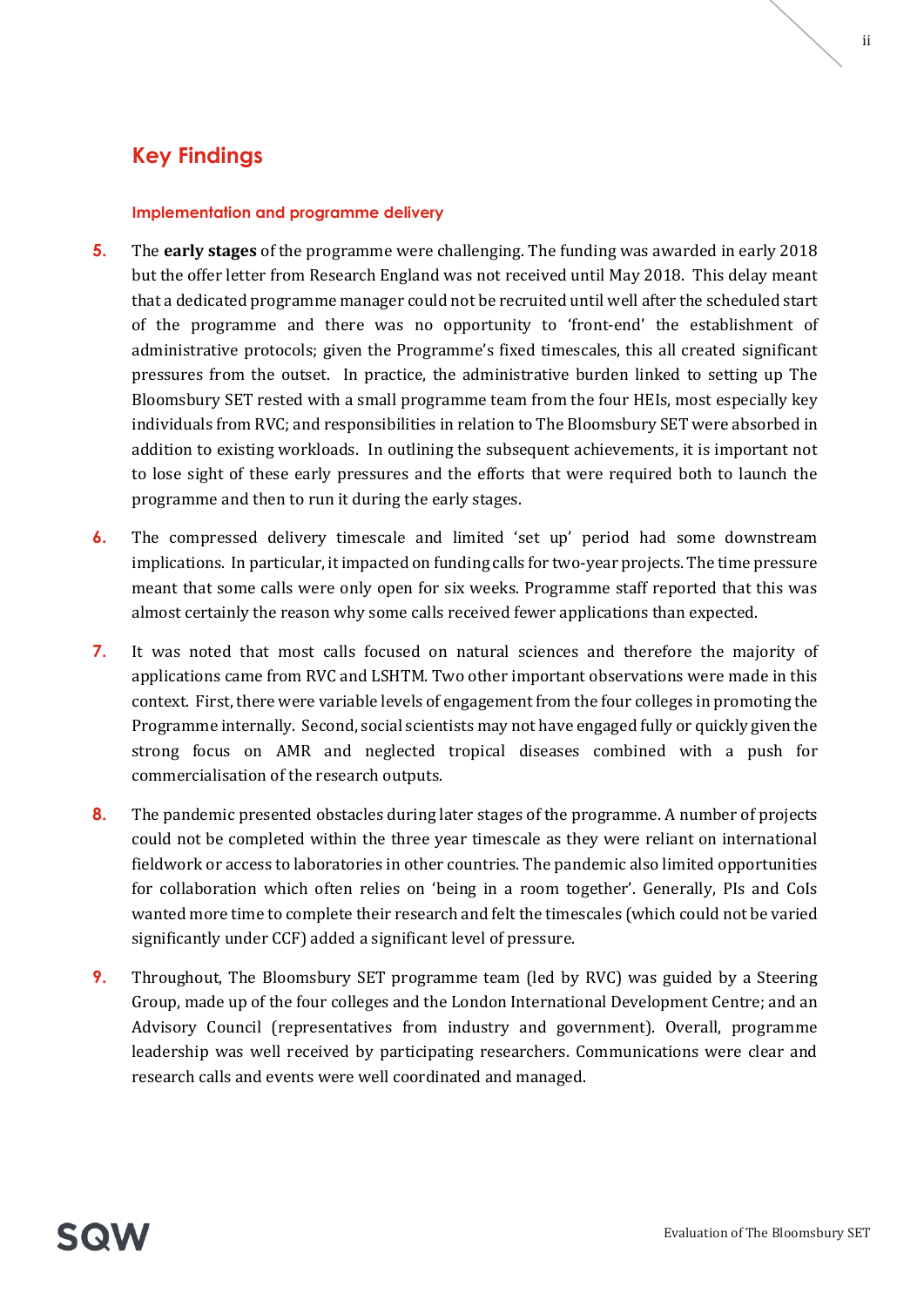#### **Activities, outputs and outcomes**

- **10.** Despite these challenges, since 2018 The Bloomsbury SET has funded a diverse range of activities which have encouraged collaboration and knowledge exchange between the four HEIs. It has fully committed the resources that were made available through CCF.
- **11.** The funded activities have taken different forms:
	- There have been **30 Bloomsbury SET Grants**, including:
		- ➢ **eight Project Grants** applicants could respond under any relevant theme for the programme
		- ➢ **19 Follow On/ Commercialisation Grants and Small Grants -** (such as AI/big data or social sciences). Small Grants were available via participation in 'sand-pits', where academics from different disciplines and different institutions came together to develop proposals which could then be pitched to a panel of peer-reviewers.
		- ➢ **three Innovation Fellowships** where funding was targeted on early career researchers.
	- **11 Bloomsbury SET Events** including **conferences**, **networking sessions and symposia**.
- **12.** The **Events** were very well received even though some had to be delivered virtually in the context of the pandemic.
- **13.** A wide range of different outcomes were identified in relation to Bloomsbury SET **Grants**, many of which were specific to individual projects. However there were also some common themes:
	- **Commercialisation**: Although some of the ambitions for the commercialisation of products were not met, consultees reported that Sandpits, Project Grants, Small Grants and Follow On/Commercialisation grants gave researchers the freedom to model or test new theories and develop new concepts prior to and during product development. PIs and CoIs also reported that The Bloomsbury SET helped to establish relationships with industry and support researchers to have a more commercial mindset.
	- **International collaboration:** This was both a key delivery mechanism for many projects but also a significant achievement. Although international relationships were hindered by the pandemic, there is evidence of fruitful partnerships and collaborations.
	- **Early-career researchers:** The programme has been especially beneficial to early career researchers. It was suggested by consultees that early career researchers with an interdisciplinary mindset have been positively impacted by the funding that was made available.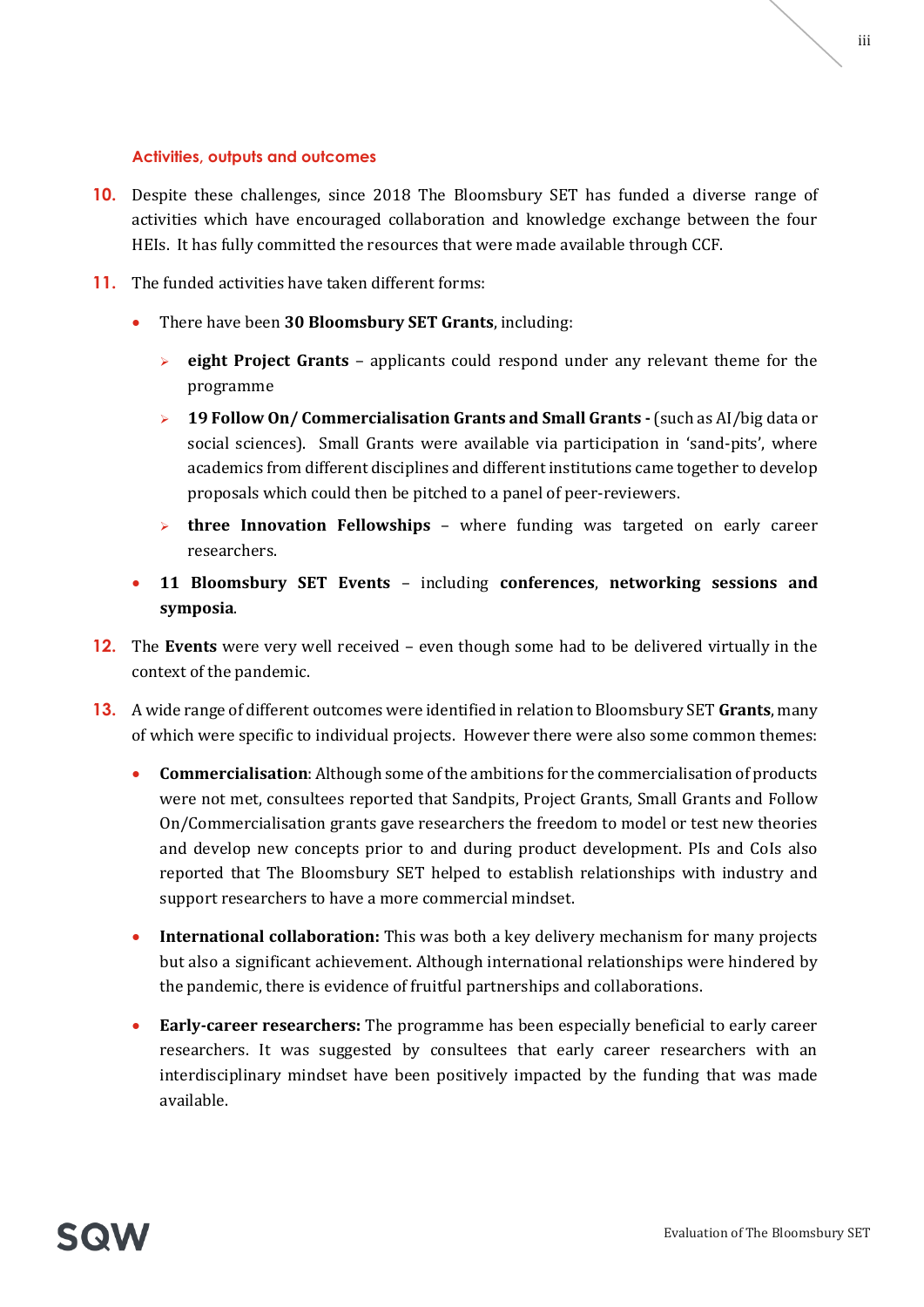#### **Perspectives on collaborative knowledge exchange**

- **14.** Collaborative knowledge exchange was expected to be a key enabler of and outcome from The Bloomsbury SET. Some collaborations between researchers responding to The Bloomsbury SET funding calls pre-dated programme. However there were examples of new relationships forming, particularly with international partners.
- **15.** Participating researchers felt the programme had enabled new connections with other academics or provided funding which cemented pre-existing relationships. A number of researchers also reported that The Bloomsbury SET has encouraged them to respond to other interdisciplinary funding calls and to apply other techniques, such as qualitative surveys, in their work.
- **16.** Several research participants reported that collaborative knowledge exchange between researchers has to be learned. Researchers may not be used to working in collaborative ways or know how to do so effectively. For this reason, there appeared to be a particular role for small projects (which were not too risky). Several others said that working with industry and different disciplines can be challenging as they tend to have vastly different working practices and cultures. Some referred to it as 'speaking a different language'.

#### **Conclusions**

**17.** The commercialisation aims and ambitions of The Bloomsbury SET were very ambitious given the overall timescales, and it will take time to translate research into intellectual property. Collaboration between disciplines has also proved more difficult than was expected at the start of the programme. However a great deal has been achieved in a relatively short amount of time, despite some challenges (many of which were beyond the control of the programme's management). For some academics, the legacy of the programme will be its impact on how they approach their work in the future. These researchers reported that the programme has been transformational, leading to new interdisciplinary ways of working and the development of new networks and relationships that will endure.

#### **Reflections and key lessons**

- **18.** The evidence gathered during the evaluation points to wider reflections and lessons which are relevant to future programmes based on collaborative knowledge exchange:
	- **Building relationships takes time** and this could have been better reflected in delivery timescales. Due to circumstances beyond the programme team's control, The Bloomsbury SET had a delayed start, and its later stages were delivered through a global pandemic which inevitably was disruptive.
	- Effective **'hands on' programme management** is critical from the outset. There is a major job to be done in setting up a programme of this nature and that needs to be properly resourced (rather than 'absorbed' alongside existing commitments).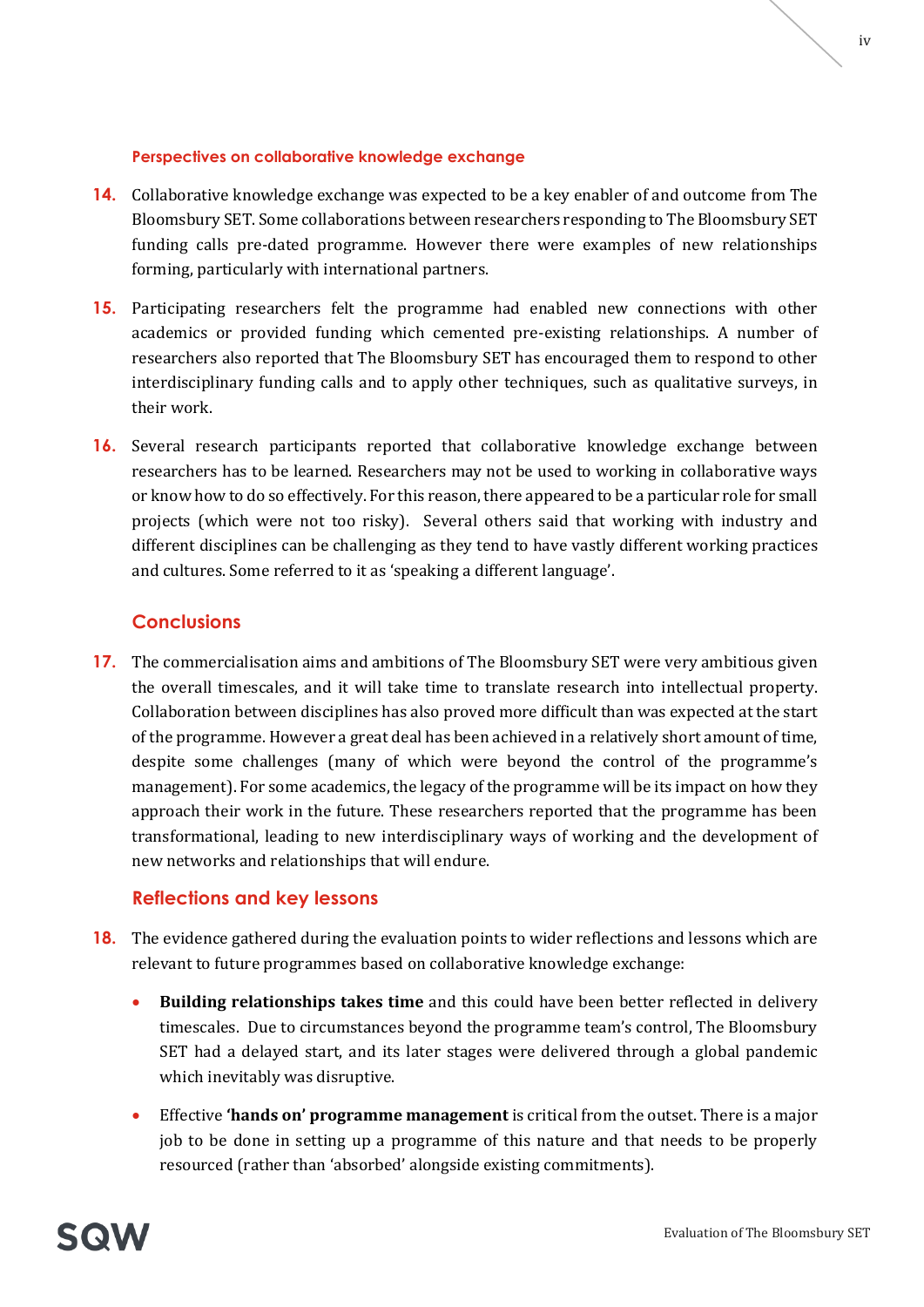- A programme of this nature **needs to be as flexible as possible and capable of adapting to changing circumstances.** This was especially true in the context of the pandemic.
- There is a need to be **'radically inclusive'** if the aim is to engage across different disciplines on a reasonably equitable basis. AMR – as a topic, field and headline – had much more immediate resonance with scientists than most social scientists, yet the aim was for interdisciplinary approaches. The programme relied heavily on – and was much more effective with – academics who were **genuinely open** to working across disciplines.
- **Small projects** seemed to be especially effective in developing new collaborative approaches. This may be because risks are relatively low – both for funders and for participating academics.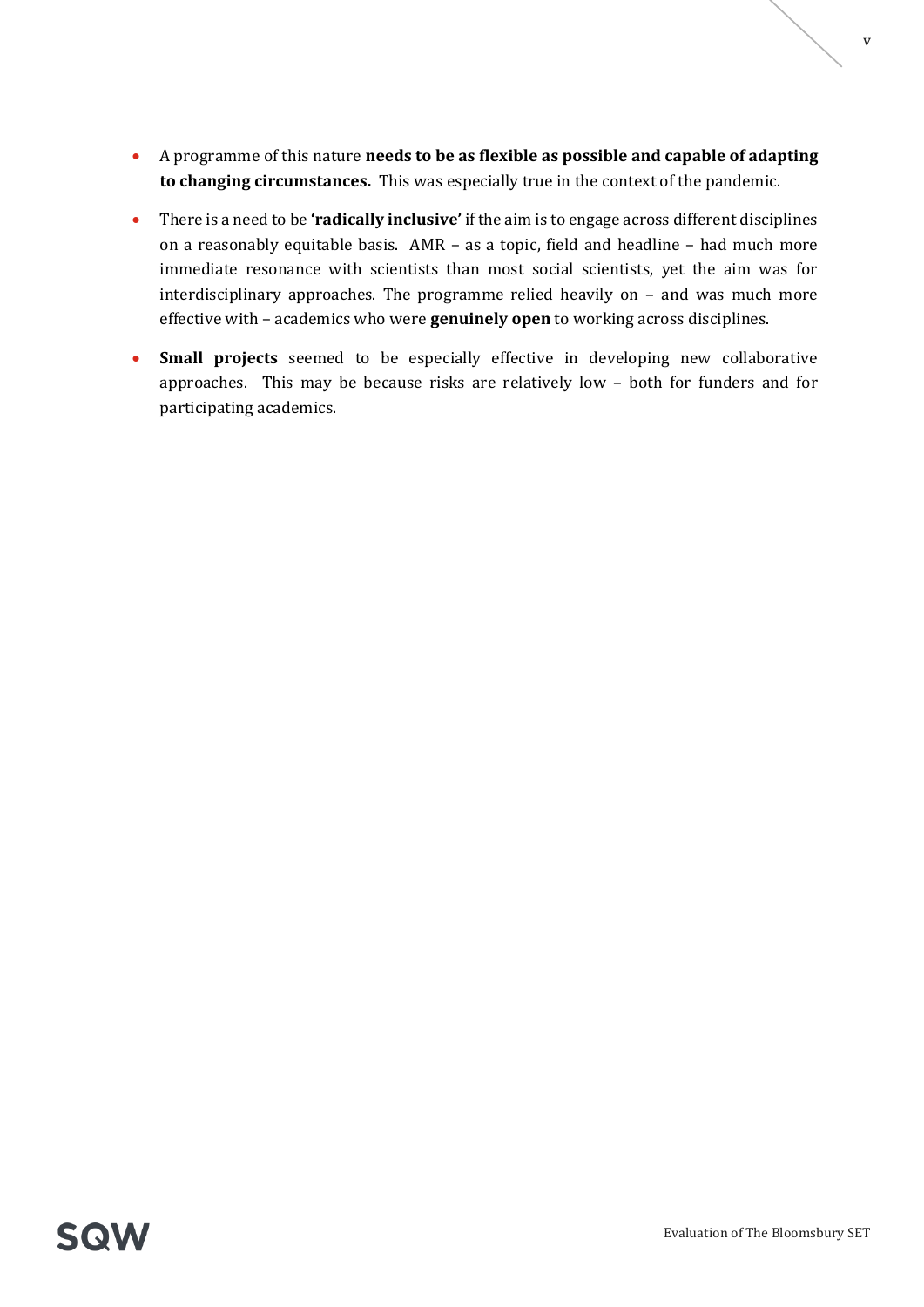#### **THE BLOOMSBURY SET**

A knowledge exchange platform bringing together four partner Colleges of the University of London, together with the London International Development Centre, to accelerate the delivery of innovative scientific and technical solutions to help safeguard human and animal health.

#### **CONNECTING CAPABILITY FUND**

Research England's Connecting Capability Fund (CCF) supports university collaboration in research commercialisation through allocation of £100 million for competitive projects and formula funds. It aims to share good practice and capacity internally across the higher education sector, forge external technological, industrial and regional partnerships, and deliver the Government's industrial strategy priorities.

**Partners**







THE LONDON SCHOOL OF ECONOMICS AND POLITICAL SCIENCE





#### **Supported by the Connecting Capability Fund**